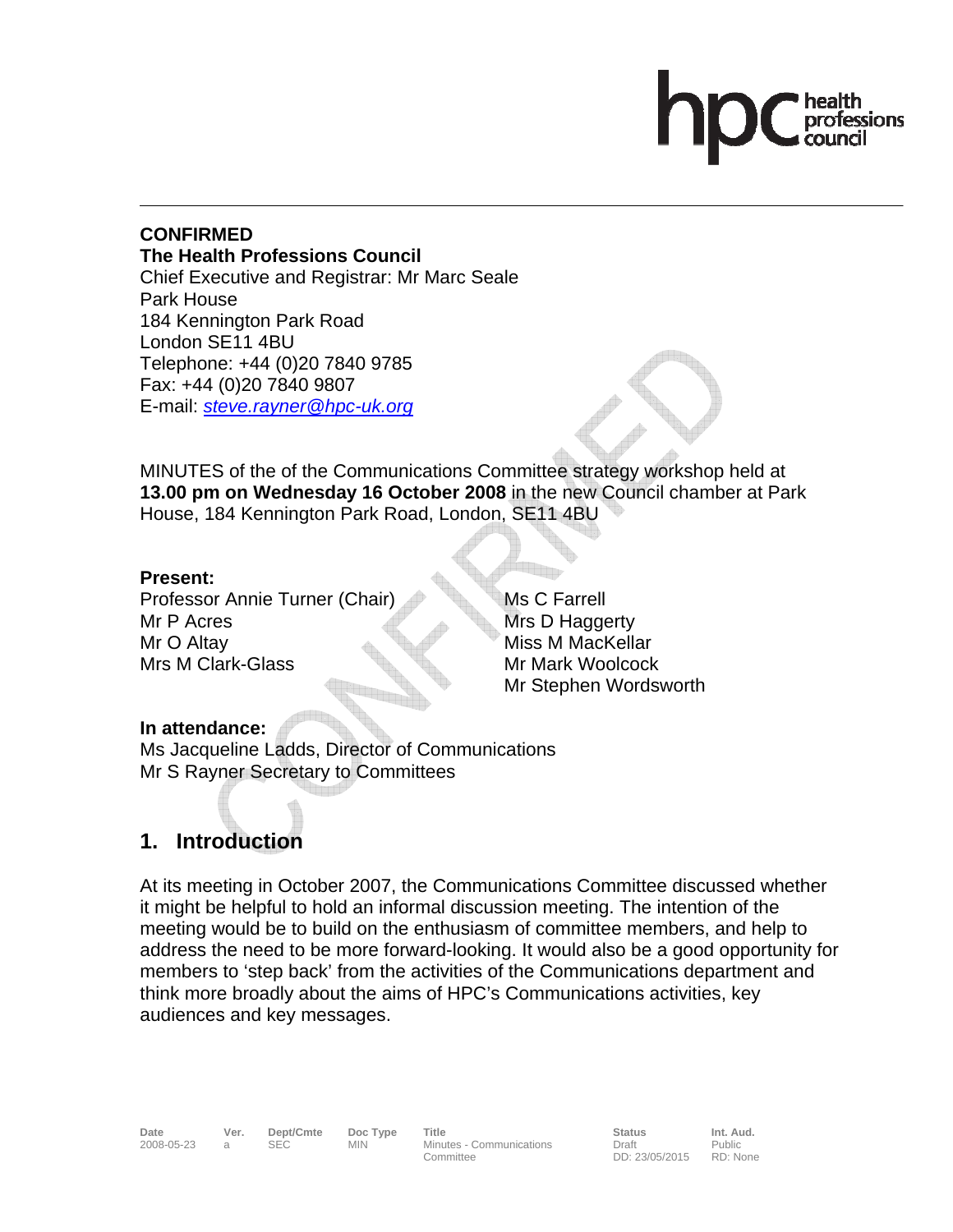The Committee received a presentation from the Director of Communications picking up themes from the bi-annual opinion polling exercise. There followed a discussion on the themes and areas for focus of communications activity.

# **2. Protecting service users from unregistered practitioners**

The committee developed the following system to discuss areas of focus for communications:



## Service Users

For the purposes of discussion, the Committee defined service users as members of the public.

## Choice of practitioner

These service users fell into three categories;

- 1. those for whom the choice of health professional was made for them, either through direct referral by the GP, or by the organisation to which they were referred;
- 2. those who made the choice of practitioner themselves by being given a selection of practitioners by their GP; and
- 3. those who made the choice of practitioner themselves by some other means.

2008-05-23 a SEC MIN Minutes - Communications Committee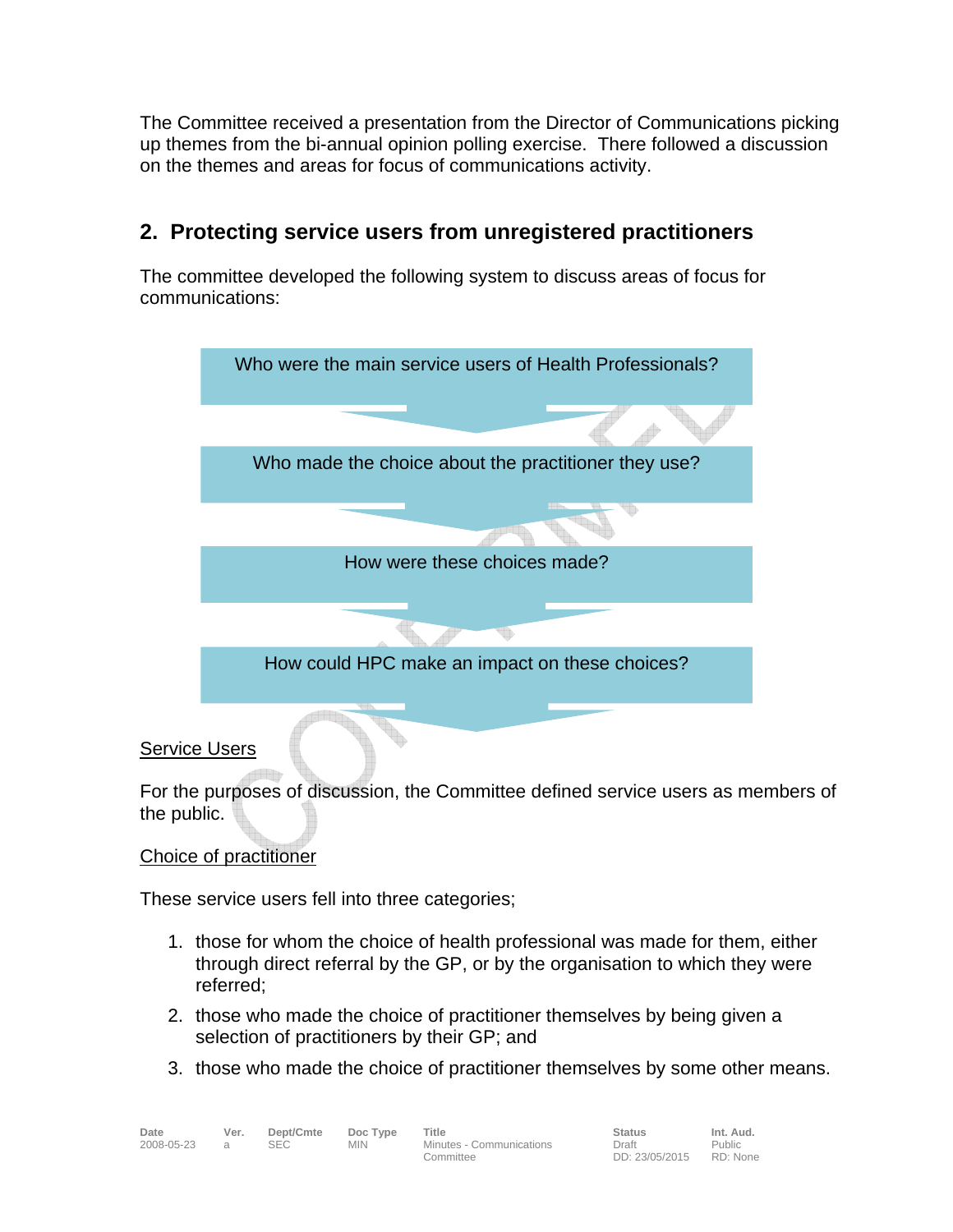#### How the choice was made

**Group one**'s service would depend entirely on the knowledge and commitment of the GP or employer to the use of registered health professionals.

Similarly **group two**'s choice would depend very much on the GP's knowledge of and commitment to the use of registered health professionals.

**Group three**, service users who made the choice of practitioners without professional help, would make their choices based on a variety of factors, such as recommendations by friends and the advertised services of health practitioners.

It was noted that over 70% of service users were referred to practitioners by GPs.

#### Key audiences and key messages: How HPC makes an impact on choice

For **group one**, the target should be on educating employers of the benefits of regulation. The majority of registrants practise in this area. As the majority of fitness to practise cases are conduct based the focus should be on SCPE and the usefulness of CPD for raising standards. It was noted that even when subscribing to the system, often employers would not give registrants time to complete CPD.

For **group two**, work should be done to determine whether GPs understood the role of the HPC, and whether they generally considered the importance of registration when making referrals.

For **group three** it was noted that 40% of respondents to opinion polling made the assumption that health regulation would be in some way connected with their local authority. Primary care trusts send packs to households with details of local health services, which could be an avenue for further work. Local Authorities could also be used as a conduit for information.

It was noted that specific professions would be captured by work in the individual areas. For instance Operating Department Practitioners and Clinical Scientists would only be impacted by HPC's action on groups one and two.

It was noted that it was not a good use of resources to try to communicate directly and independently with the public as a whole.

# **3. Communications committee going forward**

The committee noted that the conclusions it had reached largely followed the work already being done by HPC to communicate with stakeholders. The Committee congratulated the Director of Communications on the successful strategy, which

Minutes - Communications Committee

**Date Ver. Dept/Cmte Doc Type Title Communications Status Int. Aud.**<br>2008-05-23 a SEC MIN Minutes Communications Draft Public Draft DD: 23/05/2015 RD: None Public